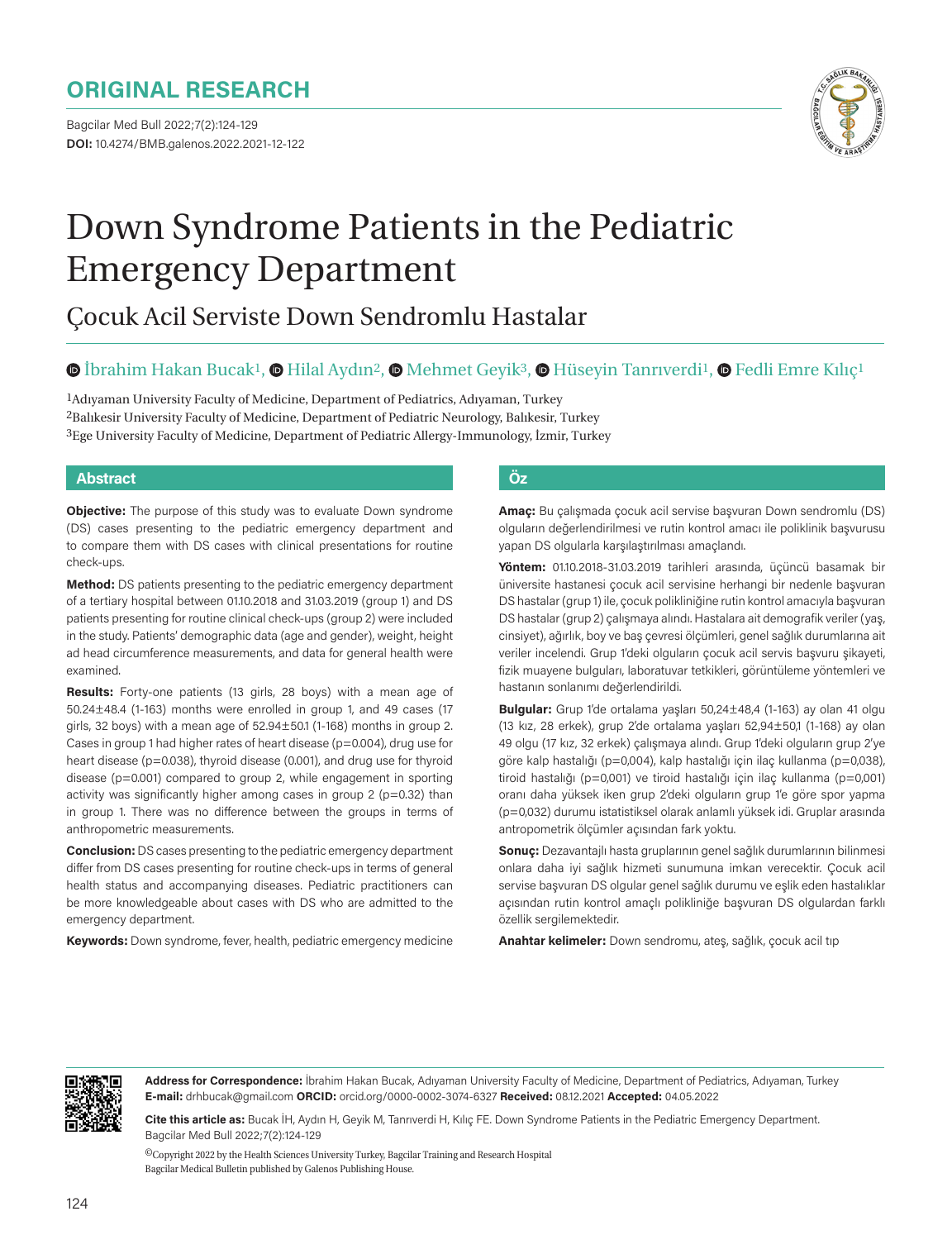#### Bucak et al. Pediatric Down Syndrome

# **Introduction**

Down syndrome (DS) is the most common genetic disease. The reported incidence is 1/600-1/800 live births (1-3). Studies examining the general health of DS patients have reported mental retardation, loss of hearing, obstructive sleep apnea syndrome, ophthalmological diseases (such as cataract and vision problems), congenital heart diseases (such as atrioventricular septal defect, and ventricular septal defect), gastrointestinal system diseases [such as celiac disease (CD) and Hirschprung disease], thyroid diseases, hematological diseases, and infections such as otitis media (1,2,4-8).

Life expectancy in DS patients ranges between 43 and 55 years (9). The main factors reported in this reduced life expectancy are respiratory system diseases (pneumonia, respiratory failure, and acute respiratory distress syndrome), congenital heart diseases, and dementia (9- 11). Length of hospital stay is longer in DS patients than in the general pediatric population, and intensive care requirements are greater (12). Although DS cases in the childhood age group present to the pediatric emergency department with symptoms related to the diseases listed above, no previous studies have evaluated DS cases in the pediatric emergency department and outpatient clinic.

The purpose of this prospective study was to examine the clinical findings and general health status of DS patients presenting to the pediatric emergency department of a tertiary university hospital and to compare these with those of DS cases presenting for routine clinical check-ups.

## **Materials and Methods**

The study was planned prospectively in the pediatric emergency department and outpatient clinic of a tertiary university hospital in Turkey. DS patients presenting to the pediatric emergency department (group 1) for any reason or to the outpatient clinic (group 2) for routine examination between 01.10.2018 and 31.03.2019 were enrolled. Non-DS patients were excluded. In addition, in the event of repeat presentations by DS patients during the study period, the first presentation was evaluated.

Demographic data (age and sex), month of presentation, presentation symptoms to the pediatric emergency department, weight, height and head circumference measurements were recorded for patients in group 1 and 2. Laboratory tests (complete blood count, blood gas analysis, biochemical parameters, and C-reactive protein), imaging methods (direct X-ray, computed tomography,

ultrasonography, and magnetic resonance imaging), and outcomes (discharge, or admission to the ward or intensive care) were recorded for group 1. Reference ranges for Turkish children with DS were used in the interpretation of anthropometric measurements (13).

Information concerning whether or not patients received special education, involvement in any sporting activities, hearing problems and hearing aid use, heart disease or drug use in association with heart disease, history of heart surgery and/or angiography, presence of gastrointestinal disease, vison problems or use of visual aids, thyroid disease and use of drugs associated with thyroid disease, presence of snoring/sleep apnea, hematological disease, and whether patients had been investigated for CD and the results if applicable was recorded in order to determine the general health of the DS patients included in the study.

#### **Statistical Analysis**

The data obtained were analyzed on SPSS software (IBM, version 24.0, Chicago, IL, USA). Categorical data were expressed as number and percentage, and constant variables as mean plus standard deviation. The test of normality was evaluated with the Shapiro-Wilk test. The chi-square test was used to compare non-parametric categoric variables, independent sample t-test in the comparison of normally distributed variables.

The study was performed in compliance with the Declaration of Helsinki for human research and was approved by the Institutional Ethics Committee (no: 2018/6-5). Written informed consent was obtained from the patients' parents for their anonymized information to be published in this article.

#### **Results**

Forty-one DS patients, with a mean age of 50.24±48.4 (1-163) months, 13 girls (31.7%) and 28 boys (68.3%), presented to the pediatric emergency department during the six-month study period (group 1). Forty-nine DS cases, 17 (34.7%) girls and 32 (65.3%) boys with a mean age of 52.94±50.1 (1-168) months presented to the pediatric outpatient clinic for routine examinations during the same period (group 2). No statistically significant difference was determined between group 1 and group 2 in terms of age  $[(p=0.957),$  independent sample t-test or gender  $(p=0.471)$ . The most frequent month of presentation in group 1 was October (36.6%), followed in decreasing order by November (24.4%), December (14.6%), January (9.8%), February (9.8%), and March (4.9%). In group 2, presentations were most frequent in October (28.6 %) followed by November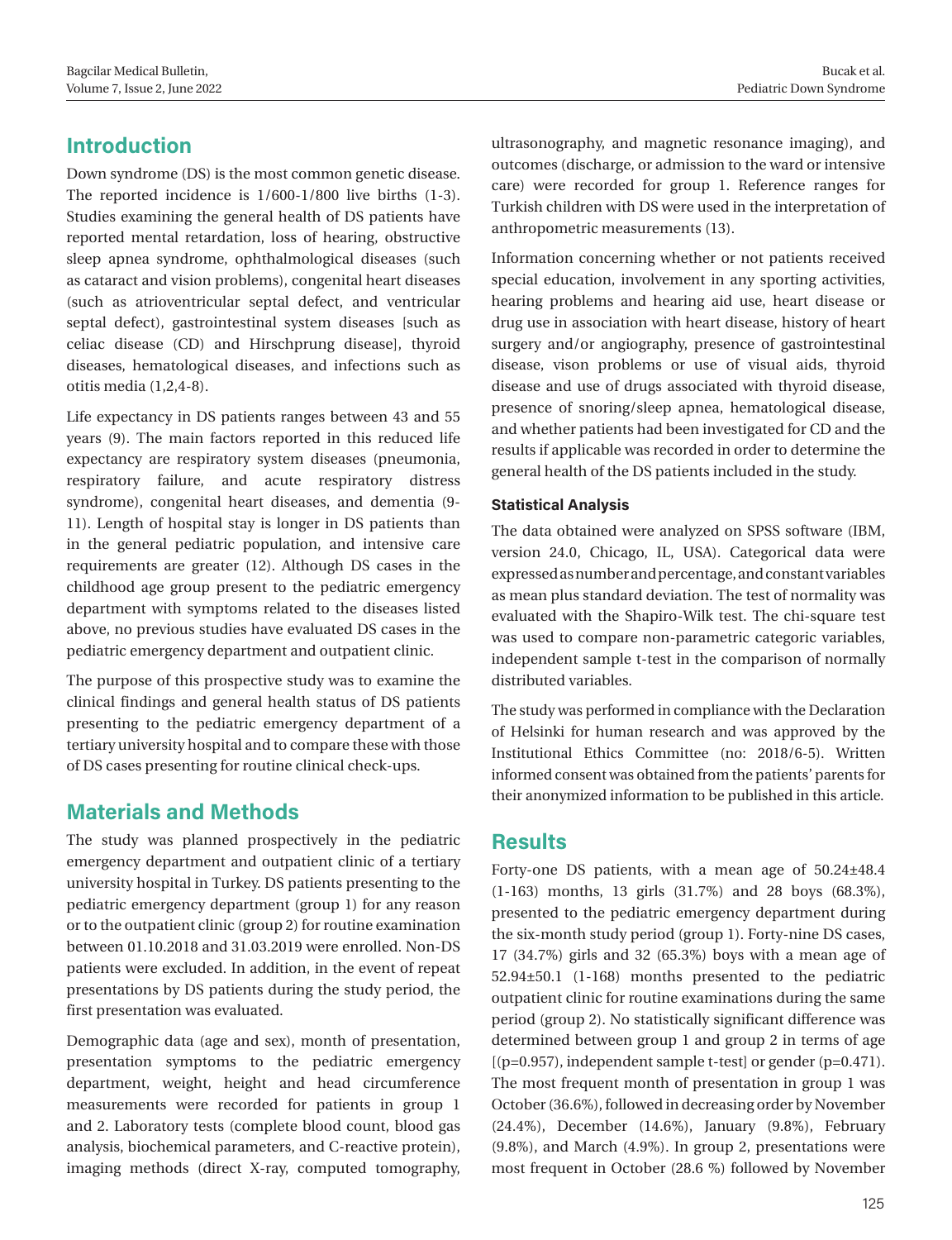(18.4%) and December (18.4%), January (16.3%), February (10.2%), and March (8.2%). No significant difference was determined between the groups in terms of months of presentation (p=0.835).

The most common presentation symptoms among the cases in group 1 were fever and respiratory difficulty. The most common physical examination finding at time of presentation in group 1 involved the lower respiratory system (Table 1).

The mean weight in group 1 was  $17.7\pm22.3$  (2.1-130) kg, and the mean height was 88.3±27.3 (47-148) cm. The mean weight and height values in group 2 were 18.2±15.6 (2.75-64) kg and 88.9±29.15 (46-159) cm. No statistically significant difference was observed between the groups in terms of weight [(p=0.886), independent sample t-test] or height [(p=0.67), independent sample t-test]. The mean

|                                            | Table 1. DS cases' emergency department presentation<br>symptoms and physical examination findings |           |  |  |
|--------------------------------------------|----------------------------------------------------------------------------------------------------|-----------|--|--|
| <b>Symptoms</b>                            |                                                                                                    | n(%)      |  |  |
| Fever                                      |                                                                                                    | 11(22)    |  |  |
| Respiratory difficulty                     |                                                                                                    | 11(22)    |  |  |
| Cough                                      |                                                                                                    | 10(20)    |  |  |
| Vomiting                                   |                                                                                                    | 6(12)     |  |  |
| Diarrhea                                   |                                                                                                    | 6(12)     |  |  |
| Abdominal pain                             |                                                                                                    | 2(4)      |  |  |
| Constipation                               |                                                                                                    | 1(2)      |  |  |
| Foreign body aspiration                    | 1(2)                                                                                               |           |  |  |
| Rash                                       |                                                                                                    | 1(2)      |  |  |
| Seizure                                    |                                                                                                    |           |  |  |
| <b>Physical examination findings</b>       | n (%)                                                                                              |           |  |  |
|                                            | Wheezing                                                                                           | 17 (20)   |  |  |
| Lower respiratory tract<br>$(n=31)$        | Prolonged expirium                                                                                 | 12 (13.8) |  |  |
|                                            | <b>Rhoncus</b>                                                                                     | 6(6.9)    |  |  |
|                                            | Rales                                                                                              | 4(4.5)    |  |  |
|                                            | Nasal discharge                                                                                    | 7(8)      |  |  |
| <b>Upper respiratory tract</b><br>$(n=10)$ | Tonsillar hyperemia                                                                                | 5(5.7)    |  |  |
|                                            | Tonsillar crypt                                                                                    | 2(2.2)    |  |  |
|                                            | Tonsillar hypertrophy                                                                              | 8(9.1)    |  |  |
|                                            | Increased bowel sounds                                                                             | 2(2.2)    |  |  |
|                                            | Defense                                                                                            | 1(1.1)    |  |  |
| Gastrointestinal<br>system                 | Abdominal tenderness                                                                               | 2(2.2)    |  |  |
| $(n=4)$                                    | Decreased skin turgor and<br>prolonged capillary refilling                                         | 2(2.2)    |  |  |
| <b>General findings</b><br>$(n=21)$        | Urticarial eruption                                                                                | 1(1.1)    |  |  |
|                                            | Cardiac murmur                                                                                     | 18 (21)   |  |  |
|                                            | Wheezing                                                                                           | 17 (20)   |  |  |

DS: Down syndrome

head circumference in the 22 cases aged less than 36 months in group 1 was 40.9±3.4 (33-46) cm, and while that of the 25 cases aged under 36 months in group 2 was 41±4 (33-47) cm [(p=0.238), independent sample t-test]. Cases' weight, height, and cranial circumference percentiles for age are shown in Table 2. No significant differences were observed between the groups in terms of weight percentiles  $[(p=0.629), chi-square test] height percentiles [p=0.21],$ chi-square test] and head circumference percentiles [(0.336), chi-square test].

Analysis of laboratory tests and imaging techniques performed in the emergency department revealed that complete blood count and biochemical tests were studied in 30 (73.2%) of the 41 cases, blood gas analysis was performed in 15 (36.6%), X-ray in 29 (707), and computed tomography in one (2.4%). Twenty-three (56.1%) of the 41 cases were discharged without admission to hospital, while 13 (31.7%) were admitted to the pediatric ward, and five (12.2%) to the pediatric intensive care unit. The total rate of admission to hospital from the pediatric emergency department during the study department was 4.3%.

Comparison of group 1 and group 2 in terms of general health status revealed statistically significant differences in terms of heart disease  $(p=0.004)^*$  and drug use for heart disease  $(p=0.038)^*$ , engagement in sporting activity  $(p=0.032)^*$ , thyroid disease (p=0.001)\*, and drug use for thyroid disease  $(p=0.001)^*$  [\*chi-square test]. CD was investigated in eight (18.9%) of the cases in group 1 and six (12.2%) of those in group 2, and only one case from each group was diagnosed with the disease. Drugs used, comorbidities and general health status of the subjects included in the study are shown in Table 3.

| Table 2. DS cases' weight, height, and head circumference<br>percentiles |                  |                  |           |                          |                     |                       |  |  |
|--------------------------------------------------------------------------|------------------|------------------|-----------|--------------------------|---------------------|-----------------------|--|--|
|                                                                          | Weight           |                  | Height    |                          |                     | Head<br>circumference |  |  |
|                                                                          | Group 1<br>n (%) | Group 2<br>n (%) | n (%)     | Group 1 Group 2<br>n (%) | Group 1<br>$n (\%)$ | Group 2<br>n (%)      |  |  |
| $3p$                                                                     | 12 (29.2)        | 6(12.2)          | 10 (24.4) | 8(16.3)                  | 10 (24.4)           | 7 (28)                |  |  |
| $3-10p$                                                                  | 4 (9.7)          | 4(8.2)           | 4 (9.8)   | 6(12.2)                  | 4(9.8)              | 2(8)                  |  |  |
| $10-25p$                                                                 | 6(14.6)          | 7 (14.3)         | 8(19.5)   | 9(18.4)                  | 4(9.8)              | 3(12)                 |  |  |
| $25-50p$                                                                 | 7 (17)           | 12 (24.5)        | 9(22)     | 11 (22.4)                | 1(2.4)              | 5(20)                 |  |  |
| 50-75p                                                                   | 6(14.6)          | 9(18.4)          | 3(7.3)    | 12 (24.5)                | 1(2.4)              | 5(20)                 |  |  |
| 75-90p                                                                   | 3(7.3)           | 7 (14.3)         | 3(7.3)    | 3(6.1)                   | 1(2.4)              | 2(8)                  |  |  |
| 90-97p                                                                   | 1(2.4)           | 2(4.1)           | 2(4.9)    | -                        | -                   | 1(4)                  |  |  |
| >97p                                                                     | 2(4.8)           | 2(4.1)           | 2(4.9)    |                          | 1(2.4)              |                       |  |  |
| p*                                                                       | 0.629            |                  | 0.21      |                          | 0.336               |                       |  |  |

\*chi square test, DS: Down syndrome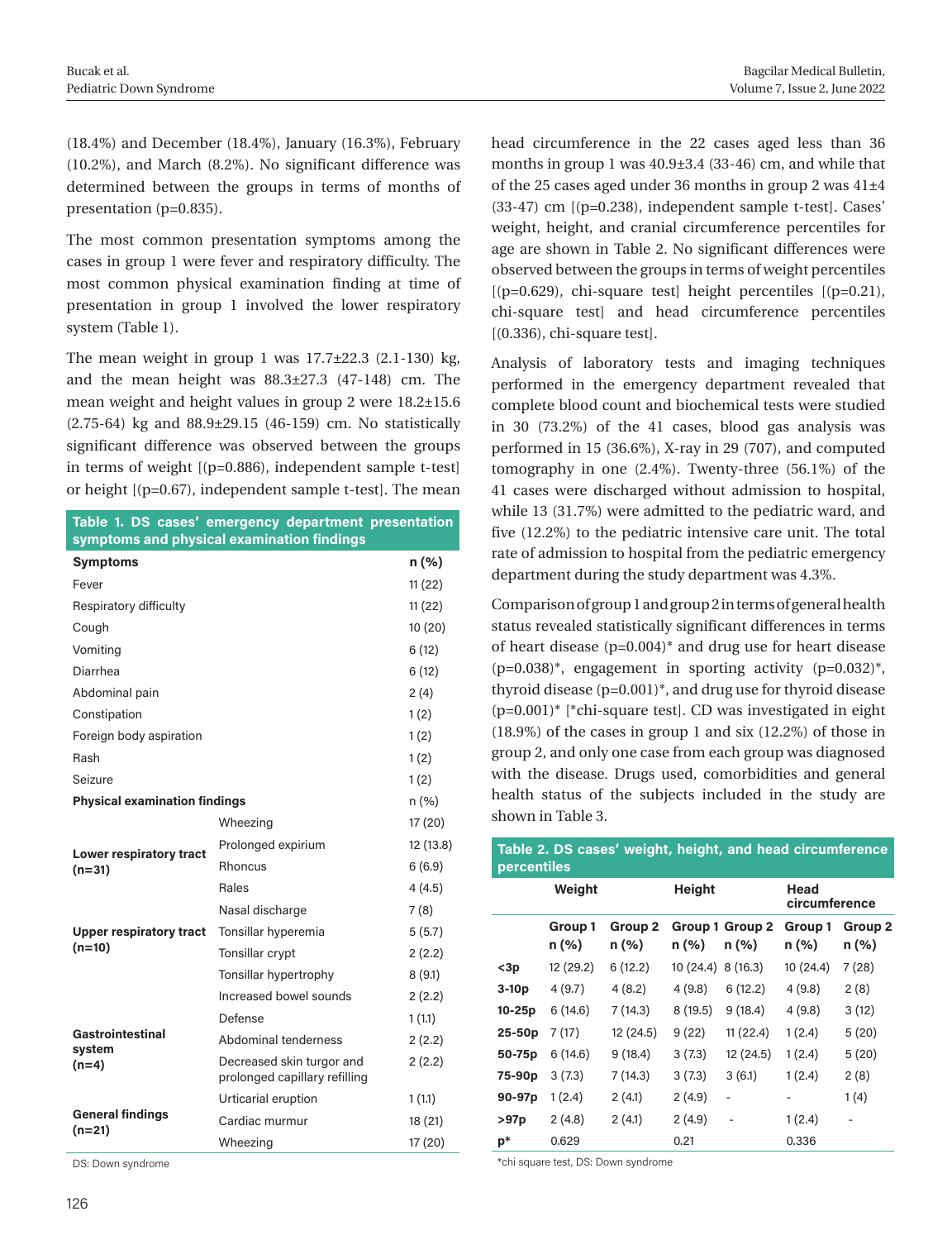| Table 3. Drugs used, comorbidities and general health status of the subjects included in the study |                |           |           |       |  |  |  |
|----------------------------------------------------------------------------------------------------|----------------|-----------|-----------|-------|--|--|--|
|                                                                                                    |                | Group 1   | Group 2   | $p*$  |  |  |  |
|                                                                                                    |                | n (%)     | n (%)     |       |  |  |  |
| <b>Special education</b>                                                                           | Yes            | 22 (53.7) | 24 (49)   | 0.678 |  |  |  |
|                                                                                                    | No             | 19 (46.3) | 25(51)    |       |  |  |  |
| Taking part in sporting activity                                                                   | Yes            | 2(4.8)    | 11(22.4)  | 0.032 |  |  |  |
|                                                                                                    | No             | 39 (95.2) | 38 (77.6) |       |  |  |  |
| <b>Hearing problems</b>                                                                            | Yes            | 8(19.5)   | 10(20.4)  | 0.565 |  |  |  |
|                                                                                                    | No             | 33 (80.5) | 39 (79.6) |       |  |  |  |
| Use of hearing aid                                                                                 | Yes            | 4(9.8)    | 4(8.2)    | 0.539 |  |  |  |
|                                                                                                    | No             | 37 (90.2) | 45 (91.8) |       |  |  |  |
| <b>Heart disease</b>                                                                               | Yes            | 22 (53.6) | 12 (24.5) | 0.004 |  |  |  |
|                                                                                                    | No             | 19 (46.4) | 37 (75.5) |       |  |  |  |
| Drug use for heart disease                                                                         | Yes            | 11(26.7)  | 5(10.2)   | 0.038 |  |  |  |
|                                                                                                    | No             | 30(73.2)  | 44 (88.8) |       |  |  |  |
| History of heart surgery and/or angiography for heart disease                                      | Yes            | 10 (24.4) | 4(8.2)    | 0.065 |  |  |  |
|                                                                                                    | No             | 31(75.6)  | 45 (91.8) |       |  |  |  |
| <b>Gastrointestinal system disease</b>                                                             | Yes            | 10(24.4)  | 7 (14.3)  | 0.279 |  |  |  |
|                                                                                                    | No             | 31(75.6)  | 42 (85.7) |       |  |  |  |
| <b>Vision problems</b>                                                                             | Yes            | 2(4.9)    | 3(6.1)    | 0.585 |  |  |  |
|                                                                                                    | No             | 39 (95.1) | 46 (93.9) |       |  |  |  |
| <b>Using spectacles</b>                                                                            | Yes            | 1(2.4)    | 1(2)      | 0.706 |  |  |  |
|                                                                                                    | No             | 40 (97.6) | 48 (98)   |       |  |  |  |
| <b>Thyroid disease</b>                                                                             | Hypothyroidism | 15 (36.6) | 4(8.2)    | 0.001 |  |  |  |
|                                                                                                    | No             | 26 (63.4) | 45 (91.8) |       |  |  |  |
| Drug use for thyroid disease                                                                       | Yes            | 12 (29.3) | 2(4.1)    | 0.001 |  |  |  |
|                                                                                                    | No             | 29 (70.7) | 47 (95.9) |       |  |  |  |
| Snoring/sleep apnea                                                                                | Yes            | 8(19.5)   | 9(18.4)   | 0.550 |  |  |  |
|                                                                                                    | No             | 33 (80.5) | 49 (81.6) |       |  |  |  |
| Musculoskeletal system disease                                                                     | Yes            | 2(4.9)    | 3(6.1)    | 0.585 |  |  |  |
|                                                                                                    | No             | 39 (95.1) | 46 (93.9) |       |  |  |  |
| <b>Hematological disease</b>                                                                       | Yes            | 8(19.5)   | 7 (14.3)  | 0.351 |  |  |  |
|                                                                                                    | No             | 33 (80.5) | 42 (85.7) |       |  |  |  |
| <b>Investigated for celiac disease</b>                                                             | Yes            | 8(19.5)   | 6(12.2)   | 0.256 |  |  |  |
|                                                                                                    | No             | 33 (80.5) | 43 (87.8) |       |  |  |  |

\*chi-square test

#### **Discussion**

Although there have been several studies involving DS, to the best of our knowledge, no previous research has examined DS cases in the emergency department and compared these with DS cases presenting for routine check-ups. The most common presentation symptoms in our DS cases were fever and respiratory difficulty. Physical examination findings supported the presentation symptoms, with lower respiratory system findings being most frequent. Diseases of the lower respiratory system in DS cases are more commonly seen as a result of structural pulmonary development

anomalies accompanying congenital heart diseases and particularly prolonged ventilator requirements following cardiac surgery (3,14,15). Immune system components are also known to involve more abnormal parameters in DS cases compared to the healthy population (2). Additionally, swallowing dysfunction and gastroesophageal reflux have also been proved to exacerbate lower respiratory system infection findings (2,16). Several studies have identified lower respiratory system infections as the most common cause of admission to hospital in DS cases (16,17). Pneumonia/aspiration has also been reported as the most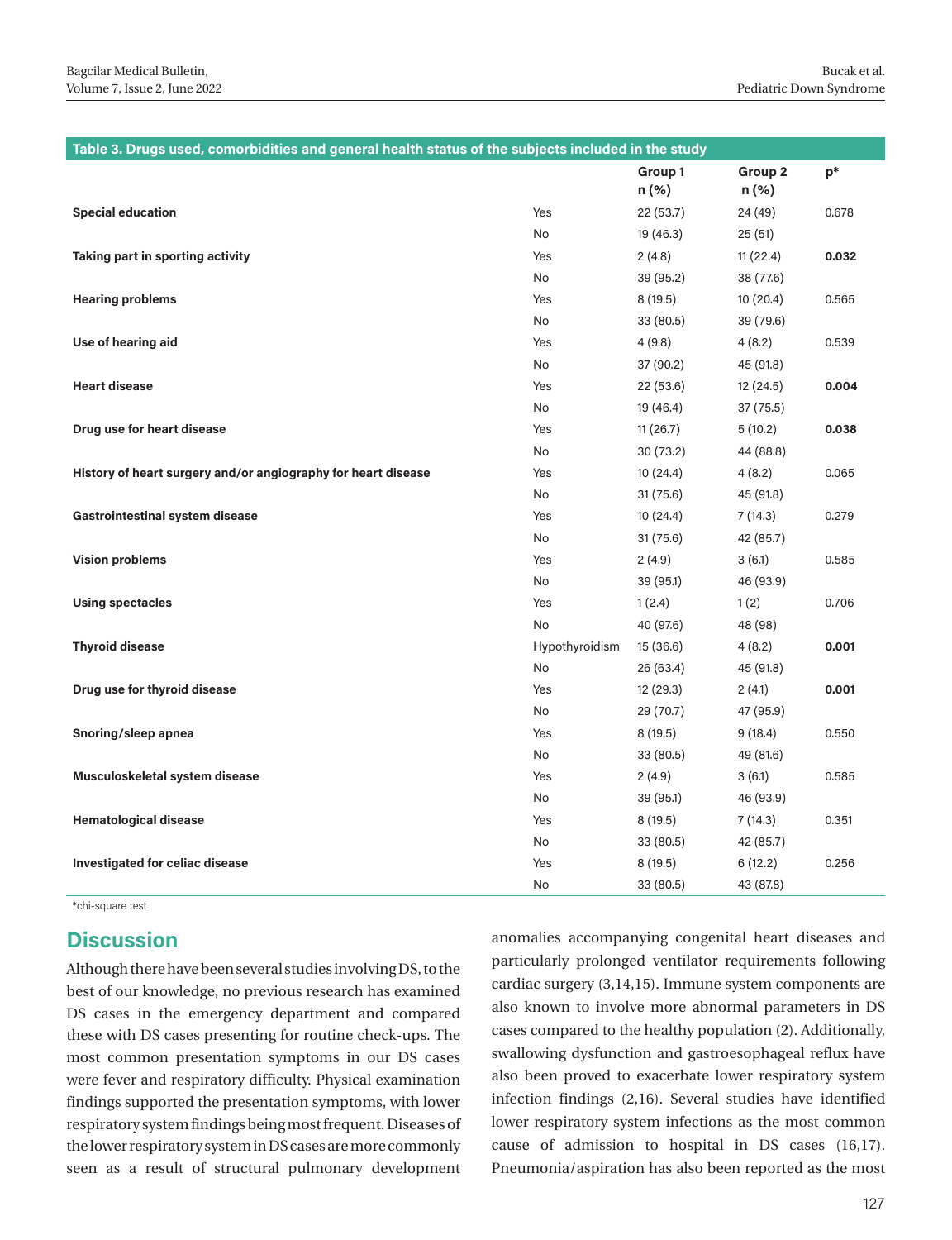common cause of admission in adult DS cases (18). Our study is consistent with the existing literature. Analysis of admission rates from the pediatric emergency department shows an approximately 10-fold greater hospitalization requirement in DS cases compared to non-DS cases. Our study data show that physicians must exhibit greater care in terms of lower respiratory system infections and hospitalization when DS cases present to the pediatric emergency department.

DS cases present more frequently to hospital due to accompanying comorbid conditions. Congenital heart diseases are an important disease group in determining the general health status of patients with DS. The incidence of congenital heart disease in group 1 (53.6%) was consistent with the previous literature. However, the incidence of heart disease was significantly higher in group 1 compared to group 2 [(p=0.004), chi-square test]. We think that there is now a need for further studies investigating the potential effects (such as the likelihood of admission to hospital) of this higher incidence of heart disease in DS cases presenting to the pediatric emergency department. The incidence of thyroid gland diseases in DS cases ranges between 4% and 8% (19). Our data indicate the presence of thyroid gland disease in 36.6% of cases in group 1 and 8.2% of cases in group 2 [(p=0.001), chi-square test]. The significantly higher incidences of thyroid disease and heart disease in group 1 compared to group 2 suggest that the presence of additional chronic disease for DS cases presenting to the emergency department increases the numbers of such presentations.

Bermudez et al. (20) investigated 1,027 DS patients and determined gastrointestinal system symptoms and diseases in 50.7% of them, the most common of which was chronic intestinal constipation. In addition, one meta-analysis reported a comorbidity rate of 5.8% for biopsy-confirmed CD and DS (21). CD was investigated in eight (19.5%) cases in group 1 and six (12.2%) in group 2 but was only diagnosed in one case from each group. Although co-existence of CD and DS has been described in the literature, the presence of CD was investigated at lower rates in both groups than in the previous literature. This indicates that awareness of CD needs to be increased among physicians planning followup and treatment of cases of DS.

The prevalence of obstructive sleep apnea syndrome (OSAS) in several studies ranged between 24% and 95% (22). The prevalence of OSAS and/or snoring was lower in the present study. Hematological abnormalities (such as transient neonatal myelopoiesis, and acute myeloid leukemia) have previously been reported in DS cases (23). The reported prevalence of iron deficiency anemia in DS is 2.6% (24). No statistically significant difference was observed between the two groups in terms of hematological diseases.

Although the incidences of some chronic diseases were similar between group 1 and 2, comorbid diseases that were not similar in DS cases presenting to the emergency department and in other DS cases (such as heart disease and thyroid disease) need to be determined. If a disease accompanying cases of DS presenting to the emergency department is identified, we think that health workers' accumulated knowledge will expand, and that the quality of the health service provided for patients will improve.

Various problems concerning growth are encountered in anthropometric measurements of DS cases. Obesity is one noteworthy problem in addition to retardation in weight, height, and cranial circumference (25,26). Gastrointestinal system problems such as absorption, chewing and swallowing disorders result in inadequate calorie intake, leading to subsequent short stature. Approximately 25% of the DS cases presenting to the pediatric emergency department in our study exhibited retardation in weight, height and head circumference compared to their peers, but there was no statistically significant difference between the groups. Weight and height retardation may be expected to result in DS patients falling ill more frequently and presenting to emergency departments. The number of obese DS cases was quite low, at approximately 5% in both groups.

Participation in case-specific sporting activities is recommended to increase DS patients' social adaptation and skills (27). A sedentary life is known to lead to health problems in all age groups. Mentally deficient individuals have been reported to be at greater risk of low physical activity (28). The fact that only two (4.8%) of the DS cases in group 1 took part in sporting activities, a figure significantly lower compared to group 2 [(p=0.032), chi-square test], was interpreted as showing that their general health status was not conducive to sporting activity.

# **Conclusion**

This is the first study to compare general health status and accompanying diseases in cases of DS presenting to the pediatric emergency department with those of DS cases presenting for routine clinical examination. A good knowledge of the general health status of disadvantaged patient groups will make it possible to provide better health services for them.